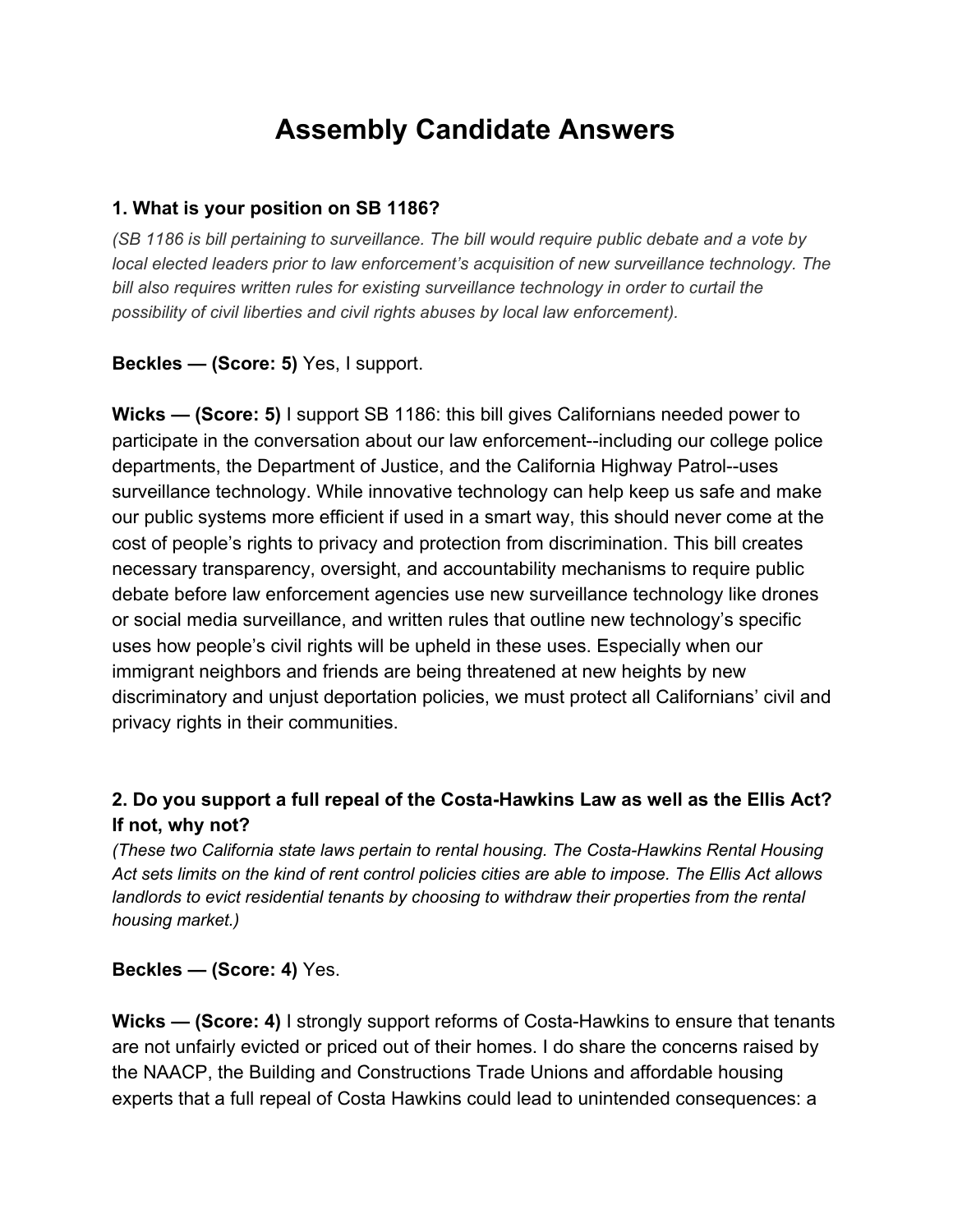slowing or all-out stopping of any new home construction or incentivizing developers to build condos instead of rental units. This would thereby exacerbate our housing crisis, and making affordable rental housing even harder for those who need it to find.

One potential fix that could be implemented through Costa-Hawkins reform would include a rolling date for buildings to come under local rent stabilization laws, as opposed to the 1995 fixed date. This would ensure new housing can be financed and built to support community needs while still empowering local municipalities to implement appropriate rent stabilization measures. This should be done in tandem with implementing anti-gouging measures that prevent profit-driven landlords from unfairly raising rents above a certain cap.

I also strongly support increasing tenant protections and believe we should repeal or reform the Ellis Act to close loopholes and ensure that landlords cannot unfairly evict tenants. We also must take other action to increase tenant protections, such as significantly increasing and expanding the Renters Tax Credit (RTC) and setting rates based on metro area. The RTC is currently only \$60 per person or \$120 for a family. Homeowners get the financial benefit of deducting their mortgage interest. Renters need relief too. This work is being pushed at the federal level by Kamala Harris, and we as Californians should push similar efforts at the state level as well. Putting real money into the pockets of our renters can go along way to helping those out who are \$700 away from falling over a precipice and spiraling into poverty.

Lastly, to prevent unscrupulous landlords from wrongly kicking tenants out of their homes, I would also push for legal services for folks facing unfair eviction. We know this works. We've seen success in the Sargent Shriver Civil Counsel Act pilot program designed to help low- income Californians facing high-stakes civil cases. The results were a drastic increase in the likelihood of settlement, the majority of which reduced back-owed rent or helped protect tenants' credit by keeping eviction notices off the public record. Among Shriver program clients, 67% of cases settled, as compared to 34% of people who represented themselves. While all Shriver clients received eviction notices, only 6% were ultimately evicted from their homes. Let's bring this to scale and really help those that need it.

With a 40% increase in homelessness in Alameda County alone in the last two years, we must do everything we can do end displacement and keep folks in their homes.

### **3. Do you support anti-gouging legislation that would protect tenants from excessive rent increases?**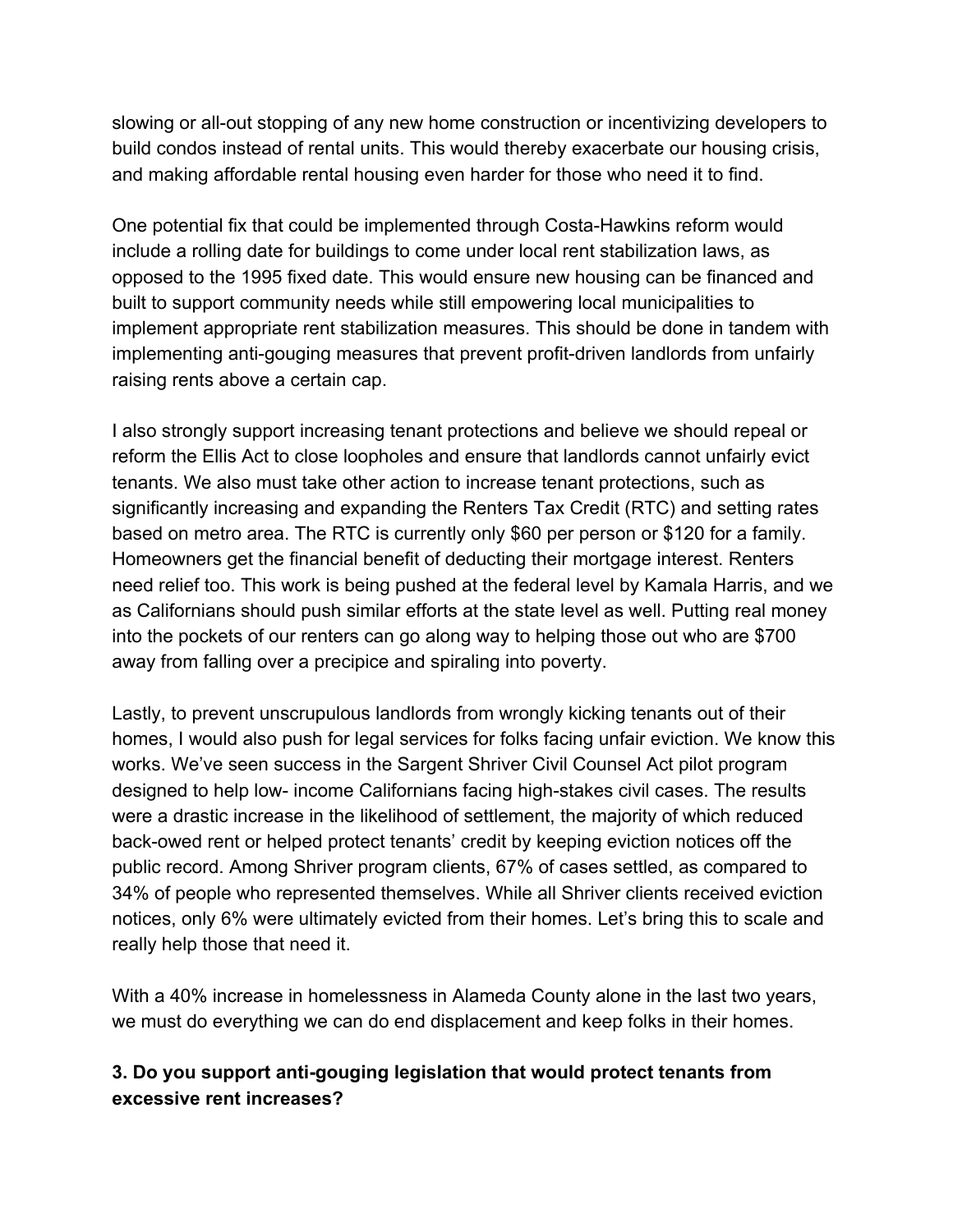**Beckles — (Score: 4)** Yes.

**Wicks — (Score: 5)** Yes, absolutely- I would author or support legislation that would make it illegal for any landlord to increase rents beyond a certain cap (as determined by a formula.) This is an important measure to protect all tenants from excessive rent increases driven by profit-seeking landlords, and would be a broad protection that any tenant would be assured of, instead of being subject to the specifics of a local city's rent control policies. We absolutely need this legislation in Sacramento to show all Californians that we are ready to put tenants first in our ideas and our actions. I would support implementing anti-gouging policies in tandem with other strong tenant protection policies, such as expanding the Renters Tax Credit and providing legal protection to any tenant facing unjust eviction. To solidify my positions on this and other progressive housing policies, I consistently consult with Carol Galante, the Faculty Director of the UC Berkeley Terner Center and the Housing Commissioner at the U.S. Department of Housing and Urban Development under President Obama, who has endorsed my campaign.

### **4. What will you do to enact single payer health care in California?**

**Beckles — (Score: 4)** Help build the movement that can pressure the legislature and Governor to turn this into law.

**Wicks — (Score: 5)** I will fight tirelessly to bring single-payer health care to California as soon as possible, and I fully support Medicare for All federally. A single- payer system has the potential to lower cost, confusion, and uncertainty for our citizens. It would ensure health care security for working people and health equity for all communities, make our companies more competitive, and free Californians from being tethered to their employer for health care, thereby allowing them to do what they do best — take risks, innovate, and change the world. This is the vision we should all be striving for, and as someone who has spent her career bringing people together to pass progressive policy, I believe I'm uniquely suited to push us towards a single-payer health care system in Sacramento.

I believe I am the strongest healthcare candidate in this race--I have been endorsed by leading health care organizations including Planned Parenthood and California Health+ Advocates, who champion community clinics like LifeLong Medical throughout our state. If elected, I will tackle tough spending questions and champion creative policy solutions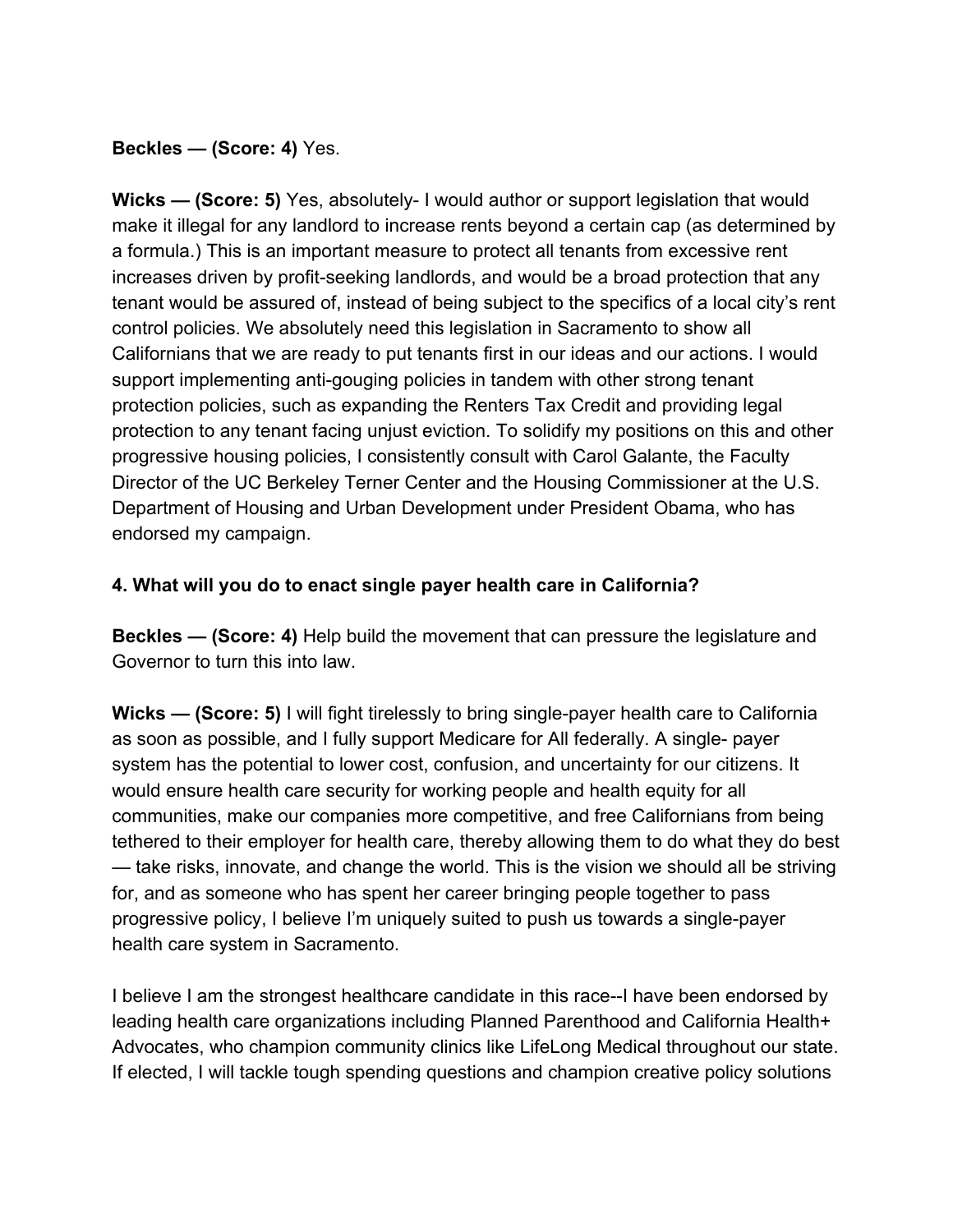to keep moving us towards a full single-payer system where every Californian has access to quality health care.

While we work towards this goal, there is an intermediate and immediate step I believe we must take now to ensure our citizens are protected from Trump's disastrous policieswe should immediately create a "Medi-Cal public option" to ensure affordable and quality care open to all state residents.

While California has one of the strongest and most competitive exchanges set up by the ACA, Trump's actions threaten to destabilize people's access to health care and our robust social safety net. A Medi-Cal public option would mean the government would take the risks, set the rules and pay out the claims. This would live on the exchanges and compete with private insurers, many of whom are risk-averse and could leave the marketplace at any moment. Any state resident could opt for this plan, receiving the same quality care that that current Medicare recipients receive. This could serve as an important and necessary next step on our way toward a single payer plan, while at the same time stabilizing our exchanges and protecting us from the President Trump's power grab aimed at helping the wealthy at the expense of the poor. I strongly support AB2472, which would push us forward on this important step by enabling Covered California to conduct a feasibility study for a California public option.

In conjunction with implementing a public option, we need to take immediate steps to reduce medical price gouging to bring down health care costs. California can also lead the way in exploring a transition to a fee-for-service system, as opposed to a prospective payment system, which could help us prioritize preventative care and reduce hospital readmissions rates and long- term healthcare expenditures.

Once Californians' access to quality health care is protected through these steps, we must take creative and bold action to explore additional revenue streams to fully fund a single-payer system, which could include closing the corporate loophole in Prop 13, reducing our prisons and corrections expenditures, and reassessing inequitable tax policies. We will need to conduct a more robust analysis of expected costs and savings to get a clear roadmap of how much money we will need and how we should allocate it. And we'll also have to get a federal waiver to reallocate Medicare funding into a single-payer system — a move that will take time, given our current federal administration. I will remain committed to working continuously to make this and the other progressive health care goals a reality so that we can get to a single payer system as soon as possible.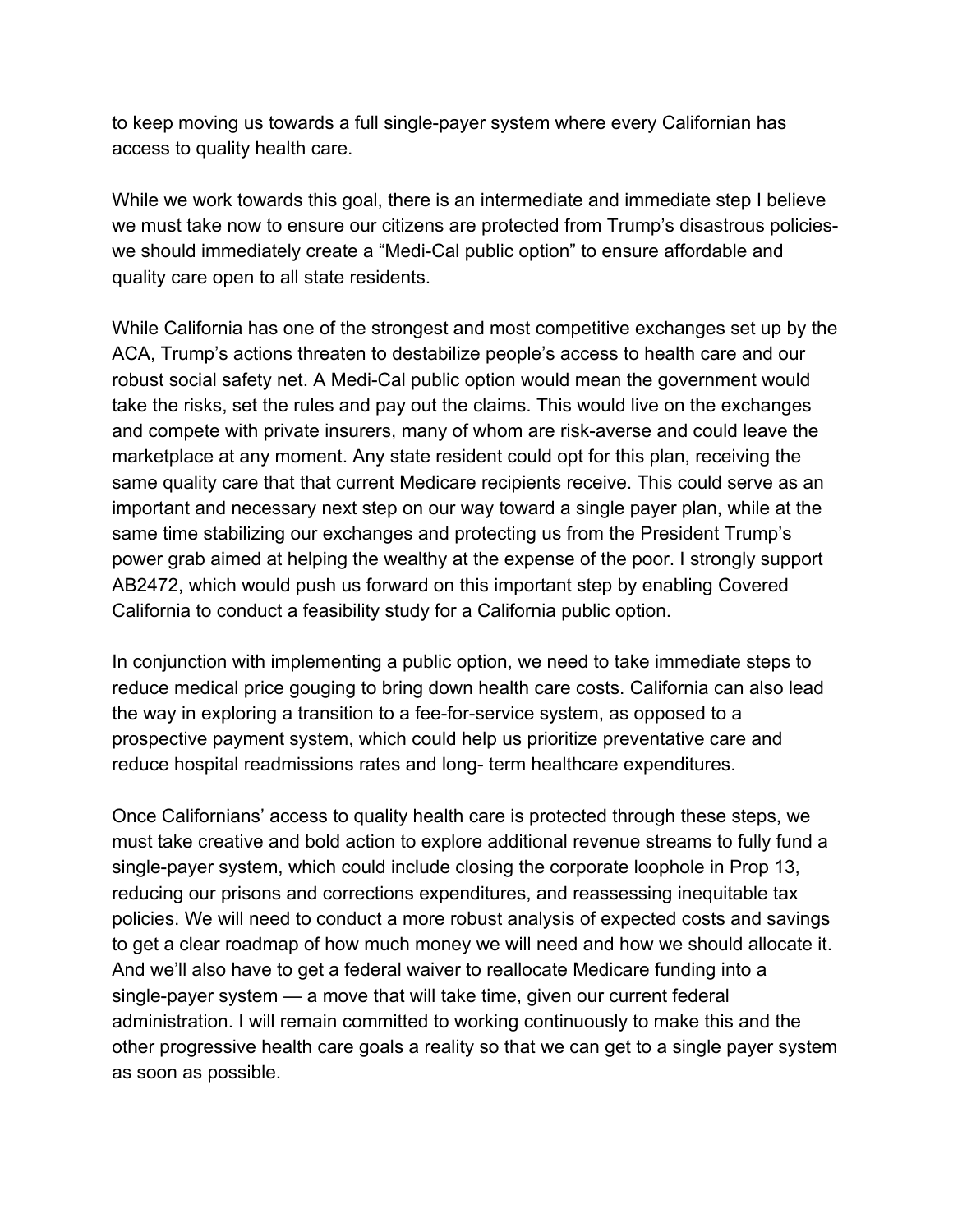**5. What is your position on the City of Oakland's attempts to block Phil Tagami and the Oakland Bulk and Oversized Terminal (OBOT) from shipping coal (that would be transported through Richmond and Berkeley) through the Port of Oakland?**

**Beckles — (Score: 5)** Support

**Wicks — (Score: 5)** I signed the No Coal in Oakland letter and fully support the City of Oakland's efforts to block the shipment of coal through the Port of Oakland. To allow this to happen would be injustice, plain and simple. Our West Oakland community already breathes disproportionately dirty air caused by all the heavy-polluting vehicles in the area, and it is literally killing our community members-- research shows that West Oakland children younger than 5 are hospitalized for asthma twice as much as others in the county. If this coal export project is implemented, West Oakland residents would be exposed daily to significant coal dust and would be at even greater risk of health crises ranging from decreased lung capacity to increased childhood bronchitis to heart disease. We cannot let this happen.

The No Coal in Oakland campaign takes critical action to address this inequity, and to make concrete California's commitment to a clean energy future. Our fossil-fuel-dependent economy has created a public health crisis throughout California, If we are truly serious about living up to our leadership on national and global environmental and clean energy goals, then we must take concrete local steps like this one to eliminate high-pollution transportation and dirty fossil fuels from our communities.

In this and other legislative measures, I will be a strong and relentless champion for steering California toward a clean, renewable energy future, protecting our bays, coastlines, and public land, and fighting for environmental justice in our communities. See my environmental and energy platform for more details on my legislative priorities.

### **6. Would you support legislation that transfers responsibility for single-use plastic products to manufacturers in the way that redemption value is applied to bottles?**

**Beckles — (Score: 5)** Yes

**Wicks — (Score: 5)** Yes, I would support legislation like this that reduces or eliminates our use of single-use plastic products. In 2014, California took important steps to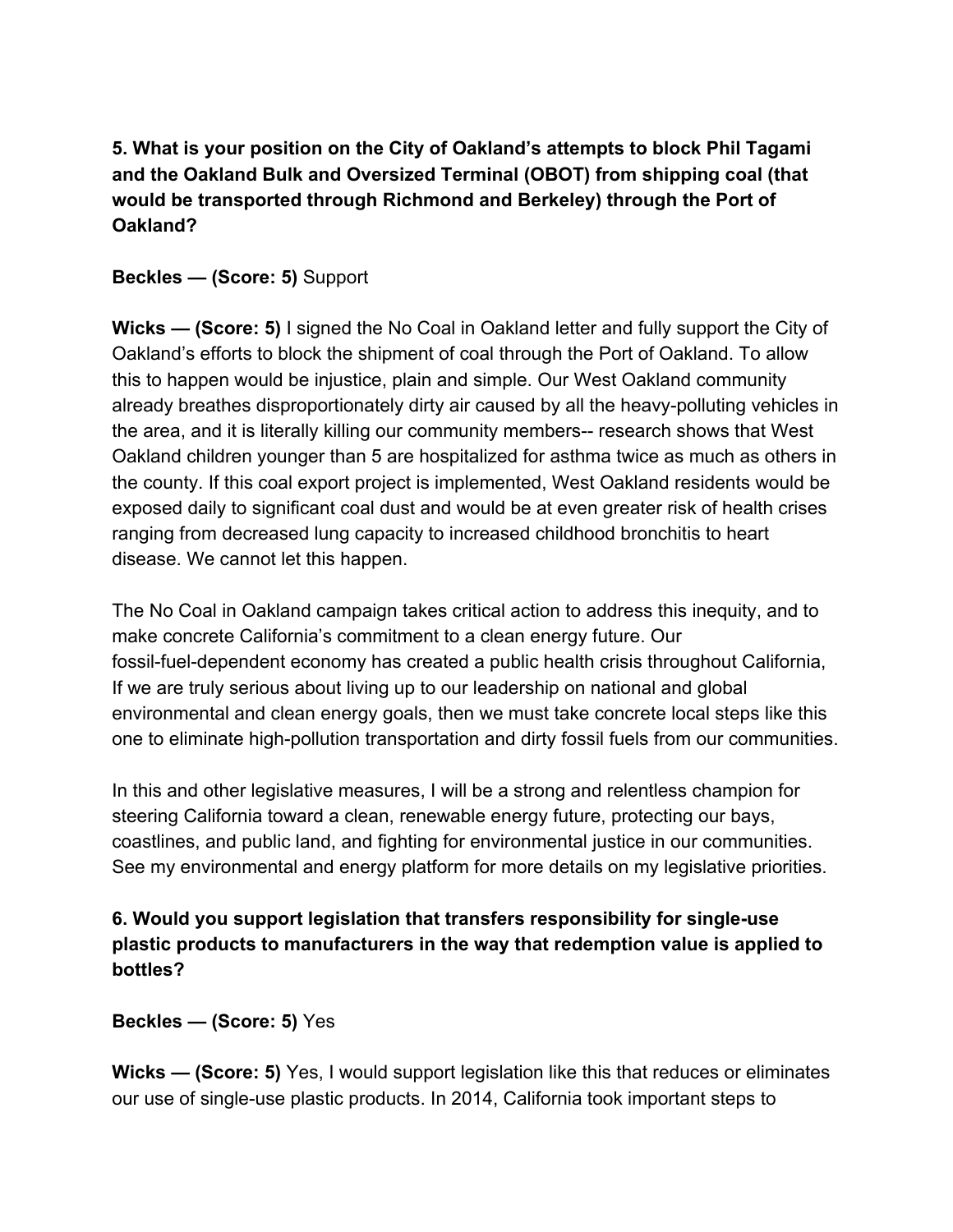become the first state to ban plastic bags, we have had a Consumer Redemption Value program since 1986, and the legislature just passed a bill that bans plastic straws in most restaurants. We are a state that leads the way nationally and globally on expanding recycling and sustainability practices and products, and the legislation suggested here could move us further on that path.

### **7. How do you think California can protect marginalized groups in the current climate, e.g. immigrants, Muslims, transgender people?**

**Beckles — (Score: 3)** We have to do more than simply pay lip-service. We have to be prepared to take mass action and civil disobedience if necessary to protect anyone terrorized by the right.

**Wicks — (Score: 5)** As the current president continues expanding his list of who does and does not belong in the United States, California must stand firm in protecting vulnerable members of our community from attack and unjustified deportation. I strongly support California's actions to successfully pass a law declaring itself a sanctuary state, and its work to uphold that law in the face of Trump's attempt to dismantle it. We must reject the politics of hate and fear, and we can do that through responsible legislation that protects crime victims and keeps undocumented immigrants out of the shadows. Our strength is our diversity, and our diversity is reflected in our vibrant immigrant communities. I will do everything in my power to make immigrants from all corners of the globe feel welcome here.

In the face of Trump's abhorrent normalization of bigotry and racism, we also need to take steps to protect the civil liberties and rights of every Californian, especially those who are being unjustly targeted for their race, ethnicity, religion, gender, or sexual orientation. The rate of hate crimes has increased for the past three years in California, and the numbers we have likely don't even capture the full picture, due to underreporting. We are hailed nationally and globally as a progressive state that welcomes diversity, but that means nothing unless we show our commitment to these values through our actions.

We must facilitate better tracking of hate crimes in our state-- I applaud our legislators for recently passing AB 1985, which took great steps in these efforts--and do more to increase prosecution and consequences for hate crimes. That also means we must equip our Attorney General's office with the funding they need to continue litigation against discriminatory rules from Trump's administration. And we must also address the problem of hate crimes in our schools--in the past year, almost 8% of hate crimes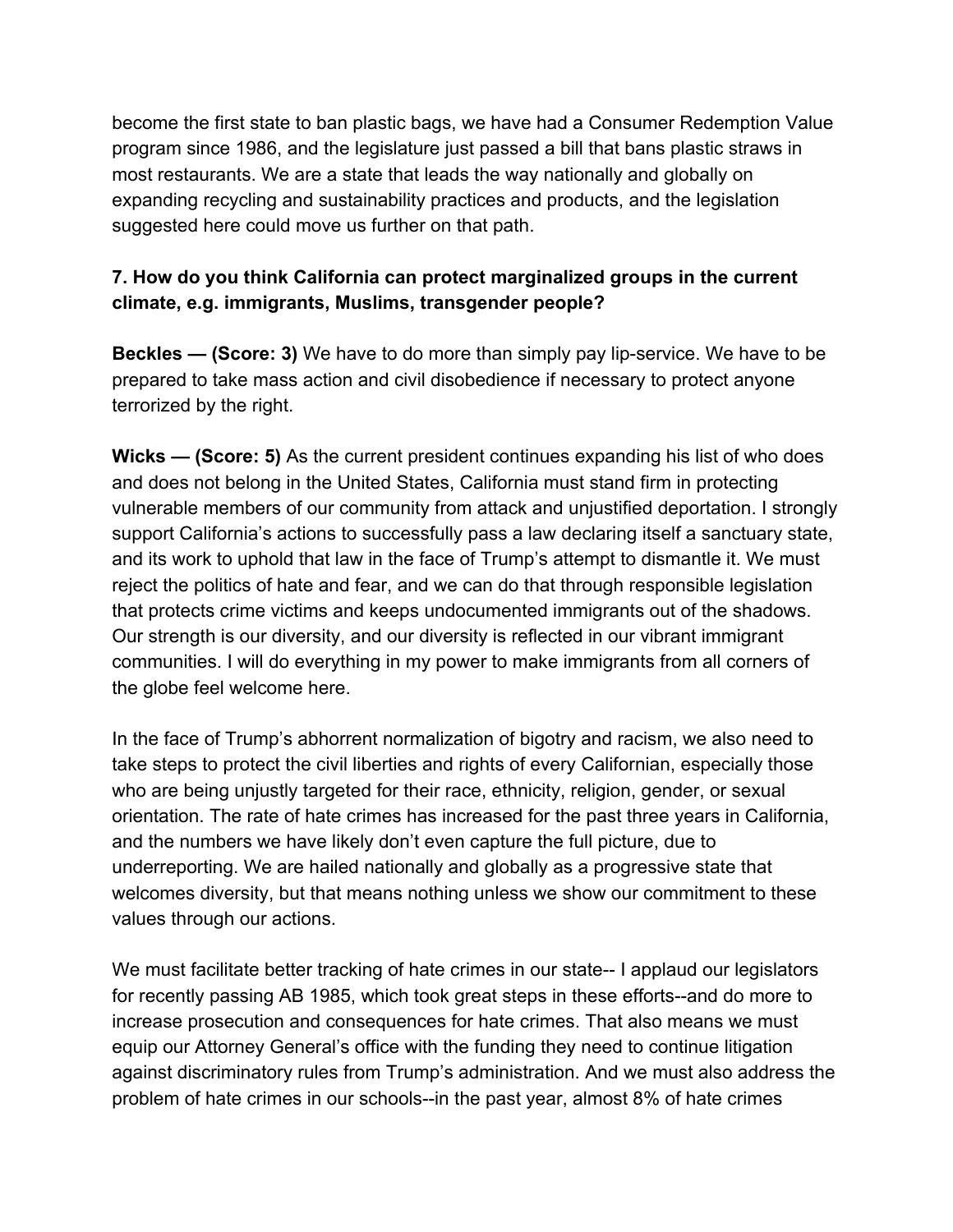occured in our grade schools. This is unacceptable, and we must fund and structure better bias training statewide for our educators and increase the number of counselors and social workers in our schools who can support student victims.

Finally, we must do more to protect and empower marginalized groups by addressing the disparities in access, quality, and outcomes that exist in all of our public systems. If elected, I would consider every state issue through an equity lens, and will insist that all our reforms, from reforming our criminal justice system to investing in our public schools, includes strong mechanisms for equity. See my priorities page to learn how I would do this in each issue area.

### **Unscored Questions for Assembly Candidates**

*(The following questions were included to provide voters with additional relevant information on on the candidates. El Cerrito Progressives chose not to score these questions as we have not taken a position as on organization on these issues.)*

# **A. What is your view of the role of charter schools? Have you received money from any groups that promote charter schools?**

**Beckles** — I am for a moratorium on the expansion of charter schools. I believe that taken together the charter schools are undermining real public education. I accept no money from charters or charter-supported PACS.

**Wicks** — In order to truly invest in our public school system, we desperately need charter school reforms. We need to immediately outlaw for-profit charter schools- I support AB406 which does just this, and which I urge Governor Brown to sign. I strongly believe we need more accountability for all charter schools. We need to subject charter schools to the Brown Act, the Public Records Act and the Political Reform Act. The law governing California's charter schools was passed in 1993; we have had zero reforms to this law and it needs to be fixed. We need to make it easier to identify poor performing charters and shut them down. And I believe charter school teachers should be unionized. We also need to address the funding issues at the local level to ensure traditional public schools get the funding they desperately need.

Fundamentally, we must significantly invest in our public schools through a multi-pronged approach — this includes boosting per pupil spending, paying our teachers more, providing housing opportunities for teachers, investing in early childhood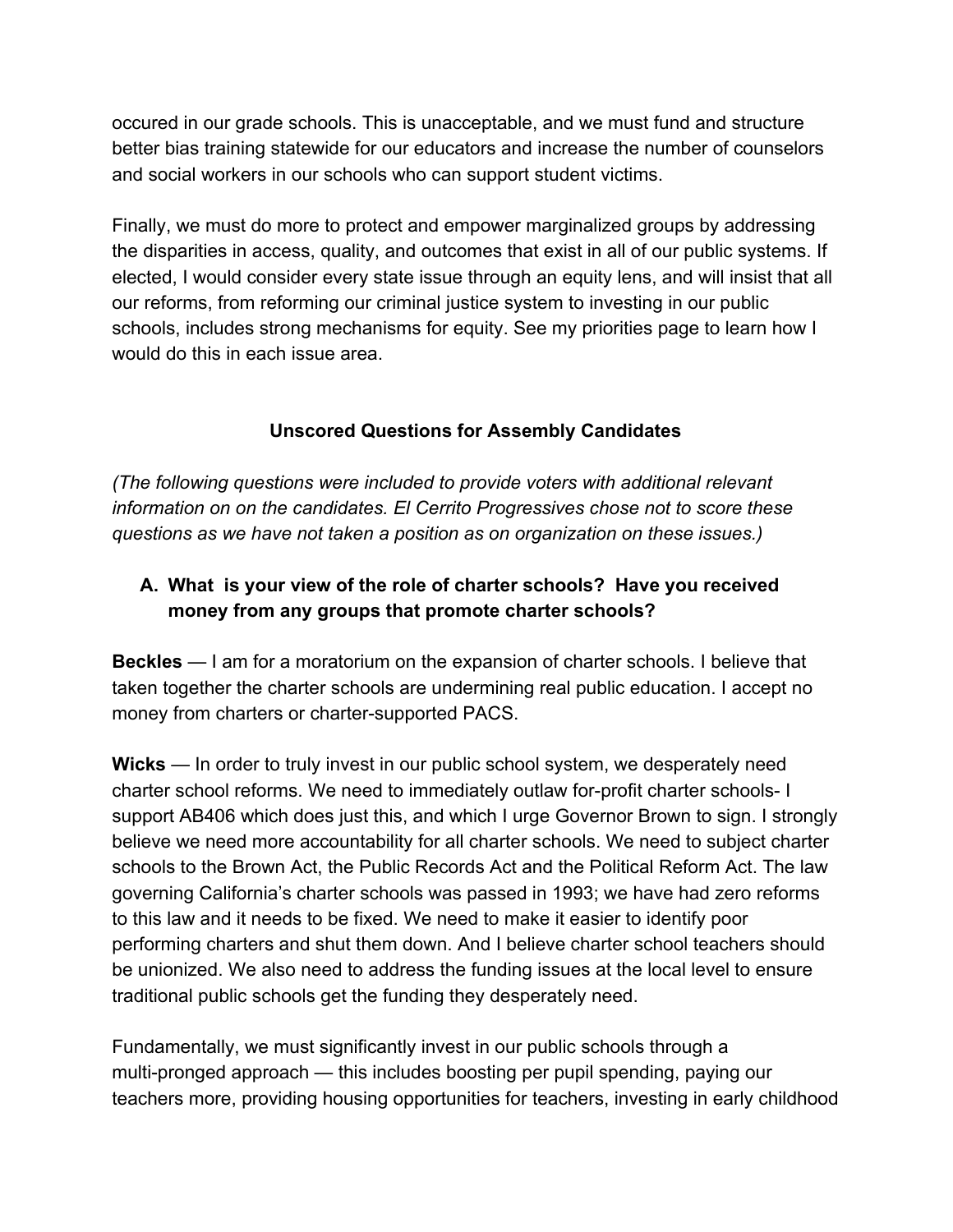education, and ensuring all low and middle-income students can go to college for free. We can and must do this by closing the commercial loophole on Proposition 13, which has withheld crucial resources that we need to truly serve our kids for too many years.

I am the proud product of California's public schools — from preschool to community college, and I will be sending my daughter to public schools. So the debate about how we properly fund and protect our public education system is personally important for my daughter's future and for me.

Moreover, I have not taken any contributions from charter organizations or pro-charter organizations. Some of my detractors are trying to spread mistruths about contributions to my campaign from Govern for California (GFC), an organization that supports a wide range of public policy issues facing California, including an increase in more housing (SB 827) and the ability to expand midwifery (AB 2682). I want to be clear--Govern for California is not a pro- charter advocacy organization, and their donors have also given to many Democratic and progressive leaders including Senator Kamala Harris, Lieutenant Governor Gavin Newsom, Governor Jerry Brown, Senator Elizabeth Warren and President Obama.

## **B. How would you characterize your philosophy and style of engaging with colleagues with whom you disagree?**

**Beckles** —I believe in civil discussions with people with whom I have to work and cooperate where there are common goals. But many things are a conflict of interest and power and in these cases it is important to stand on principle.

**Wicks** — I am from a small town in rural Northern California, which is a majority pro-Trump town. Many of the community members I grew up around have political values and opinions with which I staunchly disagree. But I know from my upbringing in this community and from my 20+ years of being a grassroots organizer, that we can still work with people with whom we disagree and find commonalities where we can make positive change, if we truly listen to each other and dig a little deeper past the surface. I truly believe that even in today's political climate, we as a state and a country have more in common than we realize, and that we can use what unites us to find our way out of the wilderness.

Throughout my career in organizing and politics, I never compromised on my progressive values or objectives, but I worked every day to dig past my first perceptions of colleagues who disagreed with me, to build relationships and trust with these people,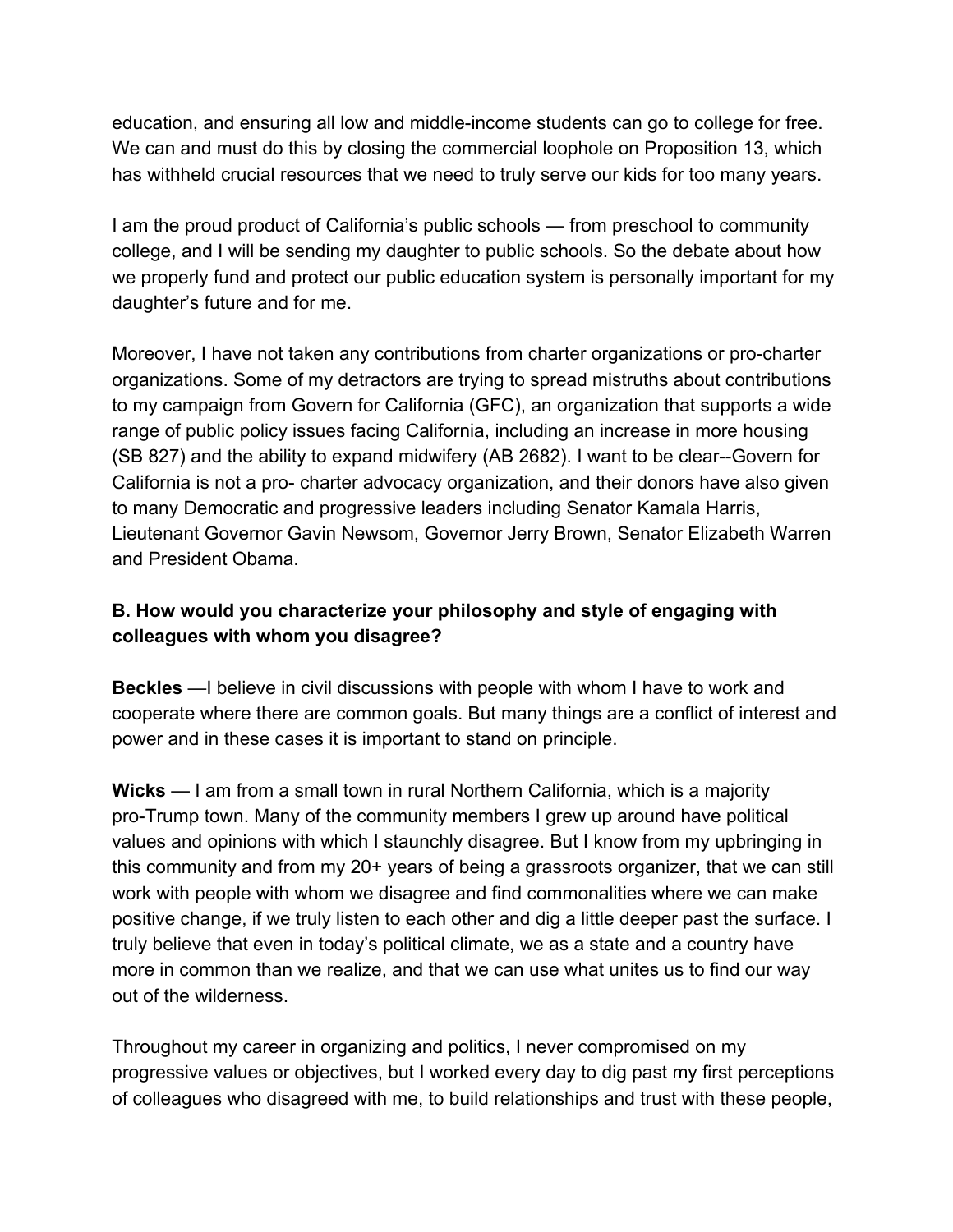and to find points of commonality that we could use to build coalitions and create lasting positive change. These skills helped me in my role as Deputy Director of the White House Office of Public Engagement during President Obama's administration, when I brought a diverse set of stakeholders and advocates from across the country together to support and eventually pass the Affordable Care Act, established the Consumer Financial Protection Bureau and get Justice Sonia Sotomayor confirmed as the first Latina Supreme Court Justice. It is helping me in my campaign today as I have traveled to more than 170 living rooms up and down the district to listen to a diverse set of voices and conversations about district issues; and I believe it will give me the ability, as an Assemblywoman, to successfully pass bold policies that move the needle on the reforms our district and state care most about.

If elected, I will set bold progressive goals, and I will use my grassroots organizing experience and skills to build relationships with legislators and stakeholders, find common ground, and build coalitions that turn these goals into concrete progressive policy for our California communities.

### **C. What is the first bill you would author?**

**Beckles** — As a new legislator, my first job would be to determine what is in process that I can give my full support to (Possibly Single-Payer, or Criminal Justice Reform). Then I would work to build support for a Housing for All program. (Please see my platform)

**Wicks** — I would immediately author legislation to push us towards single-payer health care and protect the ACA through the creation of a public option and an individual state mandate. As the federal administration continues to destroy essential ACA protections and strip vulnerable Californians of health care, getting a public option in place now is critical to put California on a solid path towards single-payer, address the significant health disparities that exist in our state, and protect access to health care for all our communities. With a public option, any state resident could opt for this plan, receiving the same quality care that that current Medicare recipients receive. And because Trump's tax bill repealed the ACA's individual mandate--which ensured that our health care system includes everyone and keeps premiums low-- we also need to pass an individual mandate in California. Other states like New Jersey and Vermont have already taken this important step--we need to step up our game on health care reform and do the same, and I am ready and eager to champion these efforts.